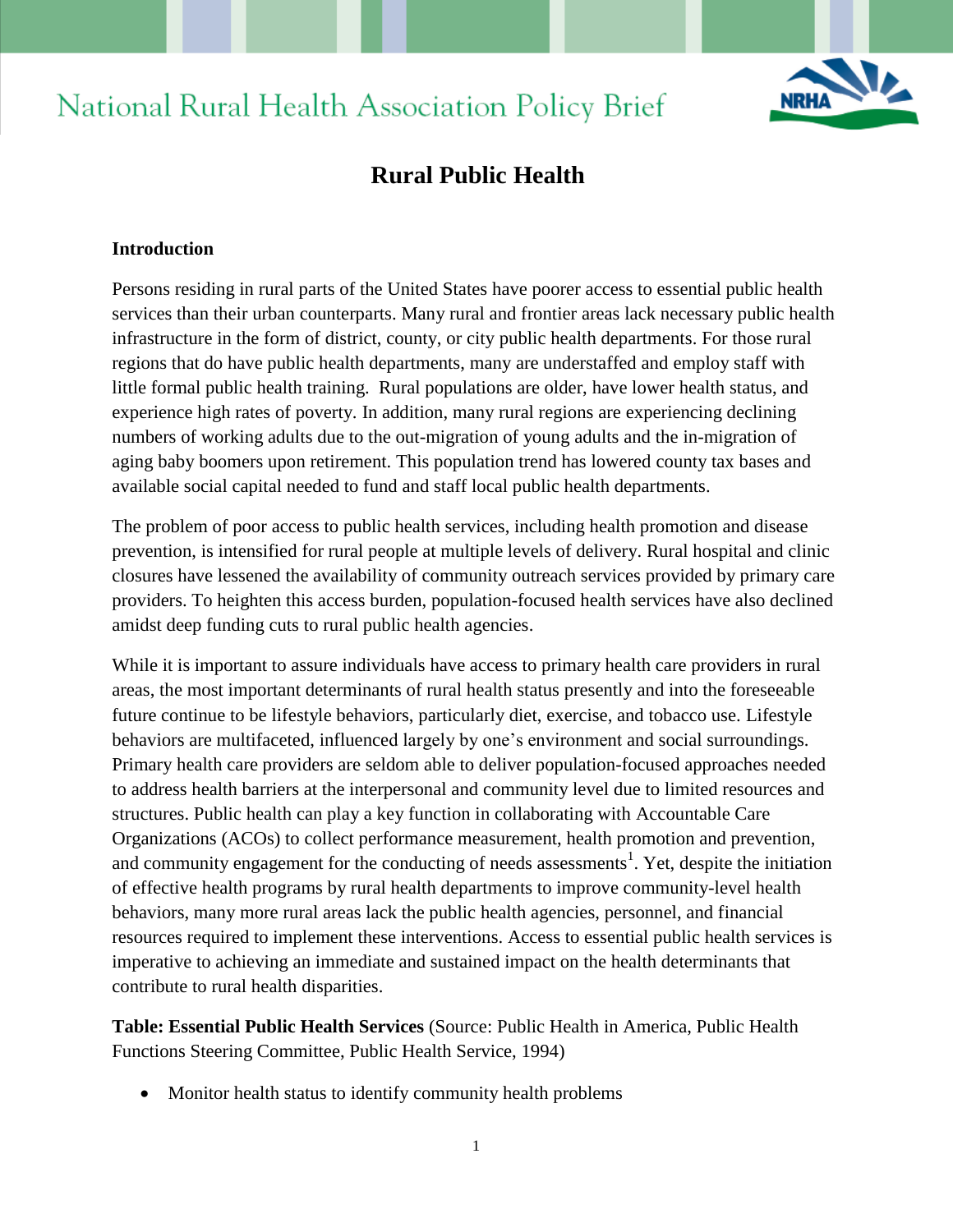- Diagnose and investigate health problems and health hazards in the community
- Inform, educate, and empower people about health issues
- Mobilize community partnerships to identify and solve health problems
- Develop policies and plans that support individual and community health efforts
- Enforce laws and regulations that protect health and ensure safety
- Link people to needed personal health services and assure the provision of health care when otherwise unavailable
- Assure a competent public health and personal health care workforce
- Evaluate effectiveness, accessibility, and quality of personal and population-based health services
- Research for new insights and innovative solutions to health problems

# **Data and/or Background**<sup>2</sup>

A report was released October 2014 from the Rural Health Reform Policy Research Center. This report examined national trends in rural and urban health and documented baseline rural-urban differences in health status and access to care prior to the Affordable Care Act's (ACA) implementation. Specific findings, listed below, revealed greater disparities in health status and healthcare access for rural citizens compared to their urban counterparts. Specifically:

- Rural teenagers and adults are more likely to smoke;
- Rural adults experience overall higher rates of obesity and physical inactivity;
- Rural children and adults have higher overall death rates, particularly for suicide and respiratory disease;
- Rural adults experience greater private health insurance gaps; and
- Geographic disparities exist across rural locales, with a particular burden of diabetes in the South and suicide in the Upper Midwest.

While all populations have demonstrated improved health status over the past decade, rural residents continue to exhibit a higher prevalence of heart disease, cancer, suicide, injury and stroke, among others. The rural public health system, which is an integral source for improving social and environmental health, is fragile as a result of deep funding cuts. Addressing rural health disparities requires a strong rural public health infrastructure staffed by a well-trained public health workforce.

# **Infrastructure Issues**

Despite the need for a strong rural public health infrastructure, the nation's rural public health system remains ill equipped to respond to the health disparities experienced by its people. Accessibility of public health services varies greatly. Many rural and frontier regions are without local health departments and do not have individuals accessible who provide essential public health services. Potentiating the problem of poor access, is the varied composition of each public health entity. Our nation's public health infrastructure is diverse, with each state's model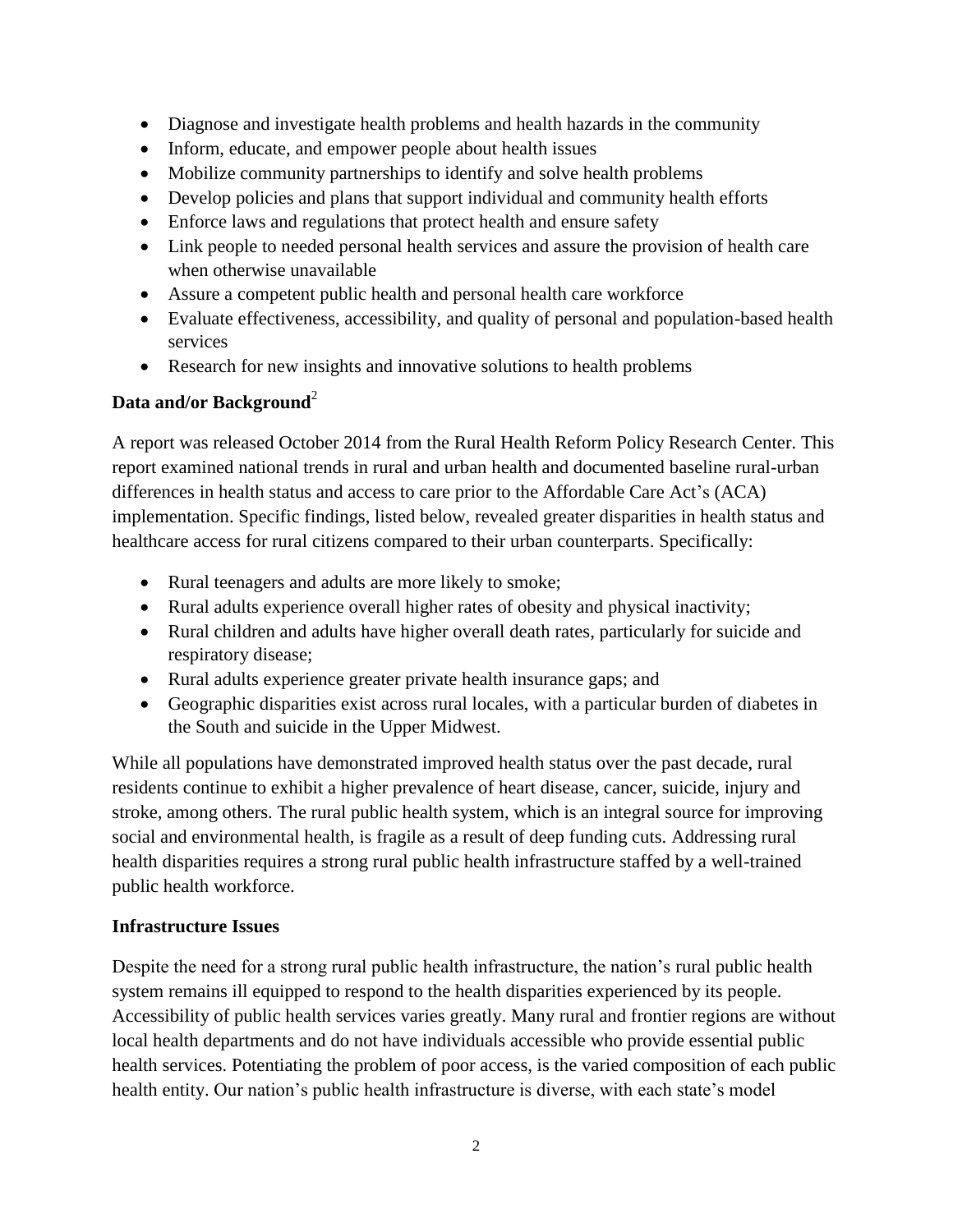independently developed and therefore unique. The dissimilar formation of public health departments has led to problems in defining the boundaries of public health and has consequences on the scope and provision of public health services. Adding further complexity is the interplay of new regulations and funding-reimbursement mechanisms to the rural context, which have influenced or are likely to influence rural public health infrastructure.

In 2012, the Institute of Medicine published a report *For the Public's Health: Investing in a*  Healthier Future<sup>3</sup>. The report outlined a minimum package of public health services and capacities to focus on the core functions of public health: assessment, assurance, and policy development, and away from the delivery of clinical services. These recommendations and other forces, such as funding cuts, have led to decreased direct clinical service delivery by state and local health departments. A study by Hale, Smith, and Hardin<sup>4</sup>, examined the impact of clinical capacity reductions in rural local health departments (LHDs) on community access to care. The findings affirmed that the assurance role was integral for LHDs to maintain during times of transition ensuring clients secured alternative forms of care, as decreased service capacity did interrupt service continuity for rural citizens.

Cross jurisdictional sharing and establishment of new partnerships hold promise for leveraging the strengths of governmental and nongovernmental public health entities to generate needed resources<sup>5</sup>. Partnerships include a broad range of entities, such as federally qualified health centers, rural health clinics, non-profit hospitals, EMS, and charitable clinics. The collaborations among the partners also serve a number of purposes to include cross-training of employees, colocations of operation, and blending of funding streams. A study  $6$  comparing the resources and partnerships across rural, suburban, and urban LHDs found that service delivery, partnerships, and resources varied significantly across locales. Rural and suburban LHDs provide markedly fewer health services on average to their citizens than do urban LHDs, even when controlling for staffing and funding levels. Urban LHDs also have more partnerships with NGOs than rural LHDs. Resources influenced service provision both directly and through the partnerships, indicating that in scarce resource environments, partnerships between LHDs and NGOs may hold positive influence on service provision, in addition to staffing and funding. With the range of issues surrounding our rural public health infrastructure, there is opportunity to strengthen the rural public health workforce.

#### **Workforce Issues**

Ensuring trained professionals is imperative to monitoring rural public health. *Healthy People*  2020<sup>7</sup>, Public Health Workforce Interests and Needs Survey (PH/WINS)<sup>8</sup> and numerous other public health reports have identified the need for strengthening the public health workforce as a critical component of infrastructure development. The public health workforce is defined as those persons making up the public health system, inclusive of local boards of health, other governance bodies, and non-governmental organizations and persons outside of health departments. The public health workforce is made up of many diverse professions that include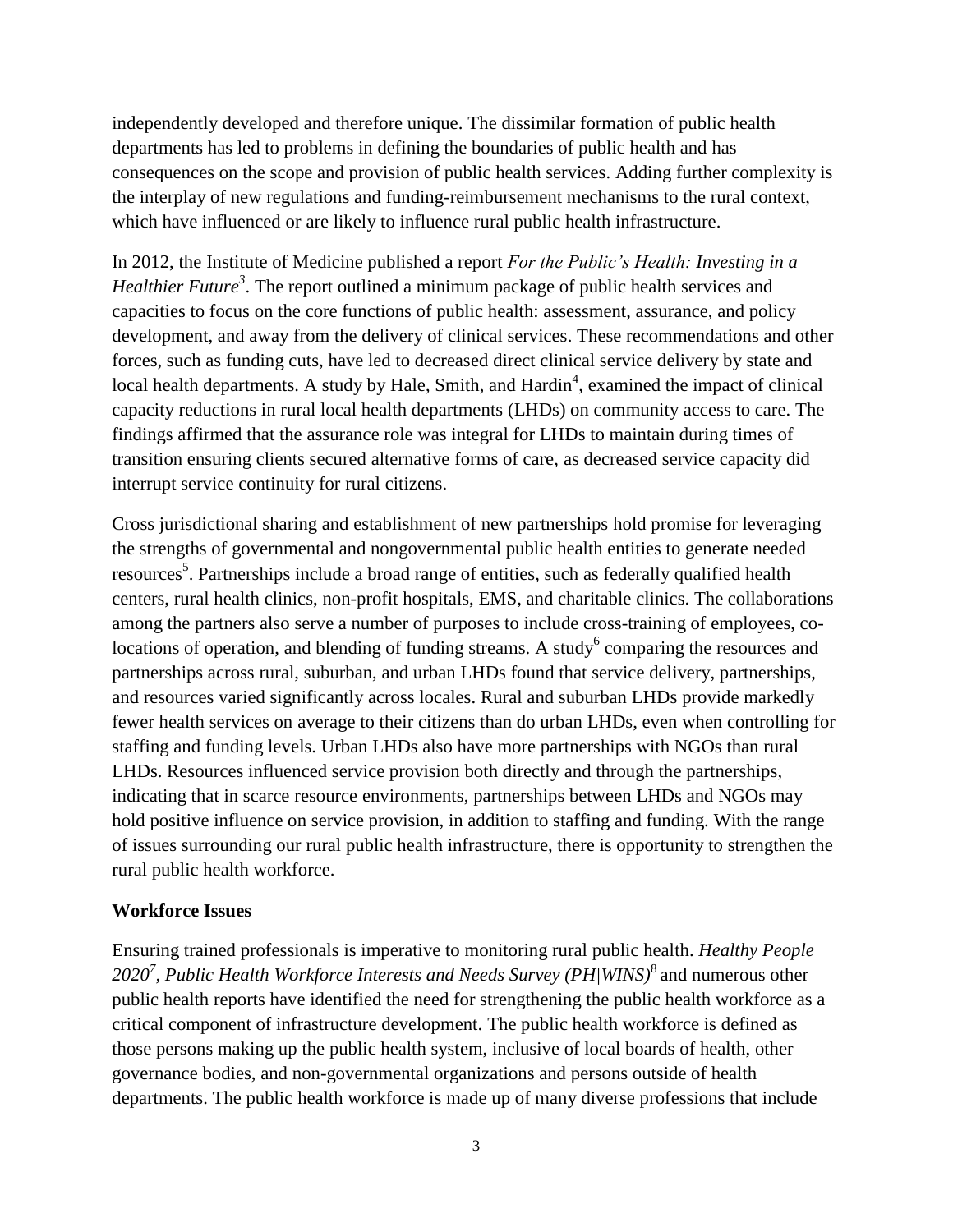physicians, nurses, and many others. Not all agencies define these positions in the same way. Enumeration efforts, however, have found the following to be true $9,10$ :

- 40% of LHDs serve rural populations;
- Rural LHD workers are more likely to be employed part-time and less likely to have a formal background in public health;
- Public health department staff require a broad set of competencies- particularly budget management, cross-jurisdictional sharing of resources, and the Health-in-All Policies approach to partnership development;
- Public health training programs remain primarily based in urban environments, drawing and retaining young, geographically mobile rural adults to urban agencies after completing their professional training; and
- Analysis of workforce trends is difficult due to lack of concise national policy on definitions.

A 2015 report by the National Association of County and City Health Official's entitled *Forces*  of Change Survey<sup>11</sup>, detailed the influences and challenges that leaders of LHDs face in response to the evolving public health and clinical environments. Notably, analyses were conducted by comparing across health department population size served, which does not equate to rural. However, important distinctions and similarities were noted between small LHDs and middlelarge LHDs:

- Small LHD leaders rated their staff competencies lower than those at middle and large LHDs which may reflect the wide range of roles performed by staff in small LHDs;
- Small LHDs are less likely to have formal workforce development plans in place;
- LHD leaders and staff agree that communication skills are important, but rate policy development relatively low in importance; and
- LHD staff and leaders agree that the Core Competencies for Public Health Professionals are integral for the future LHD workforce $^{12}$ .

The implications for rural public health workforce training and development are substantial. As the current public health workforce nears retirement, critical leadership and institutional experience are lost. Young adults from diverse backgrounds are needed to comprise a future workforce that will be representative of population demographics, exhibit underrepresented skills, and demonstrate innovative thinking amidst a transformed rural public health environment. A great need exists for increased investment in public health educational programs directed toward the current rural public health workforce to assure a competent workforce into the future. Grow-your-own education models that support on-site learning through both formal and informal training are needed to encourage recruitment and retention of workers who are both public health proficient and culturally-oriented to rural public health practice.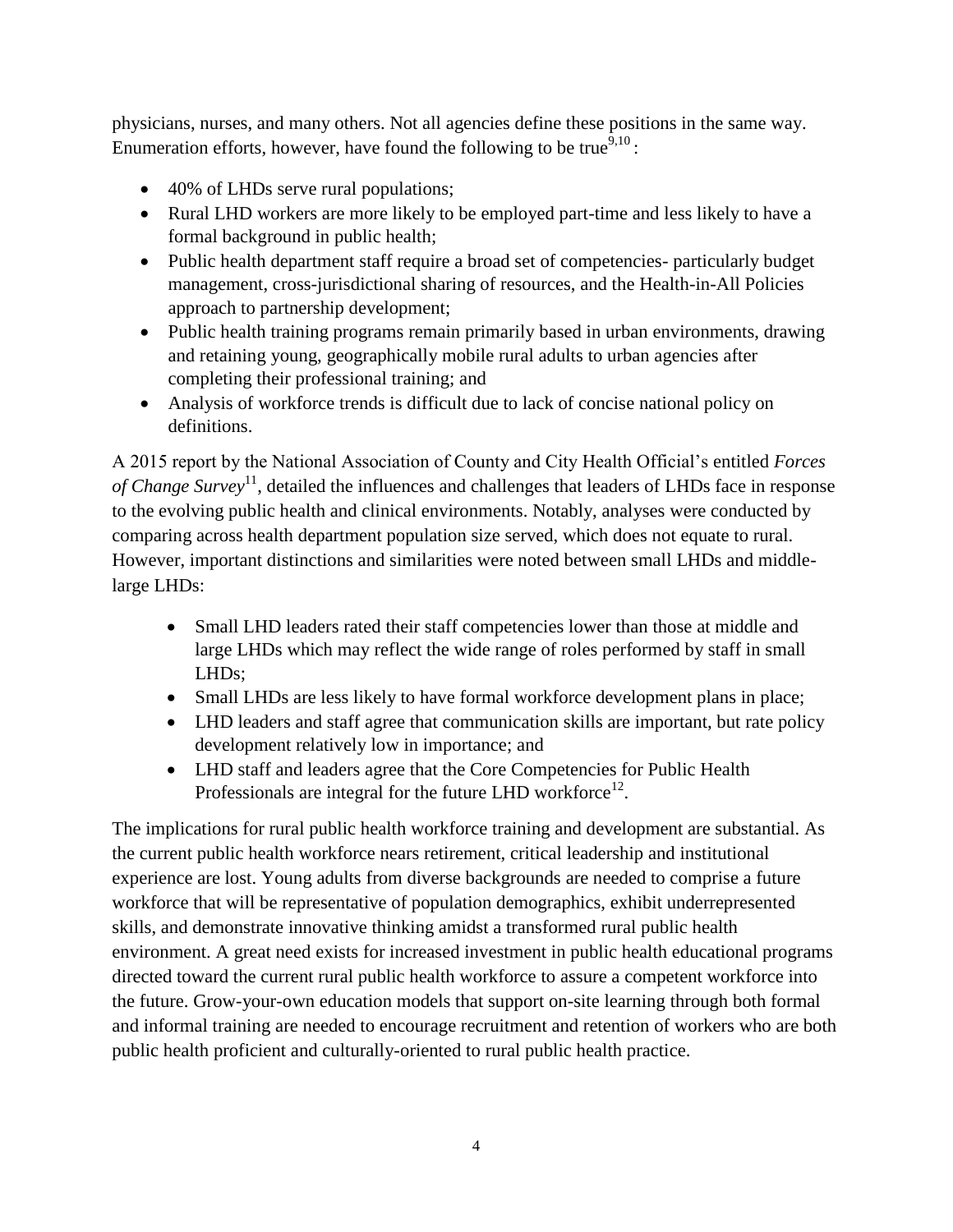### **Policy Recommendations**

- The NRHA supports enhanced collaboration across local health departments, tribal governments, and non-governmental organizations for the improvement of rural public health.
- The NRHA believes that all citizens and all communities should have comparable access to agencies and individuals that assure the provision of the essential public health services. Whether provided by federal, state, tribal, and/or local governments or the private sector, every citizen has the right to expect access to the full complement of essential public health services in their community.
- The NRHA recognizes that health equity is a common good and that current governmental aims need to be broadened to include geography, in addition to race, ethnicity, disability, gender, and sexual orientation.
- The NRHA supports enhanced training and continuing education of the rural public health workforce that is accessible to them in their rural communities, and appropriate for their current level of training and experience. A key ingredient to assuring adequate public health services is a competent, adequately staffed workforce.
- The NRHA supports strengthening communication systems and technology capacities within the rural public health system in order to effectively foster timely response to public health threats, enhance public health workforce training, and support intersectoral organization collaboration.
- The NRHA supports greater engagement with other national public health-focused organizations (American Public Health Association, National Association of County and City Health Officials, Association of State and Territorial Health Officials, National Network of Public Health Institutes, and National Association for Local Boards of Health) in addressing rural public health.

# **Conclusions**

Advocacy for improved access to the complete range of public health services for rural residents is needed. Local rural public health services are an integral component of comprehensive rural health service access that NRHA continues to fight to fund and preserve. Rural public health services hold particular value amidst our current era when preventable health behavior risks continue to function as the most important determinant of future health status and overall wellbeing for rural Americans.

# **References**

- 1) Accountable Care Organizations and Public Health. Association of State and Territorial Health Officials 2013.
- 2) Rural Health Reform Policy Research Center. The 2014 Update of the Rural-Urban Chartbook [Internet]. Available from<http://www.ruralhealthresearch.org/>